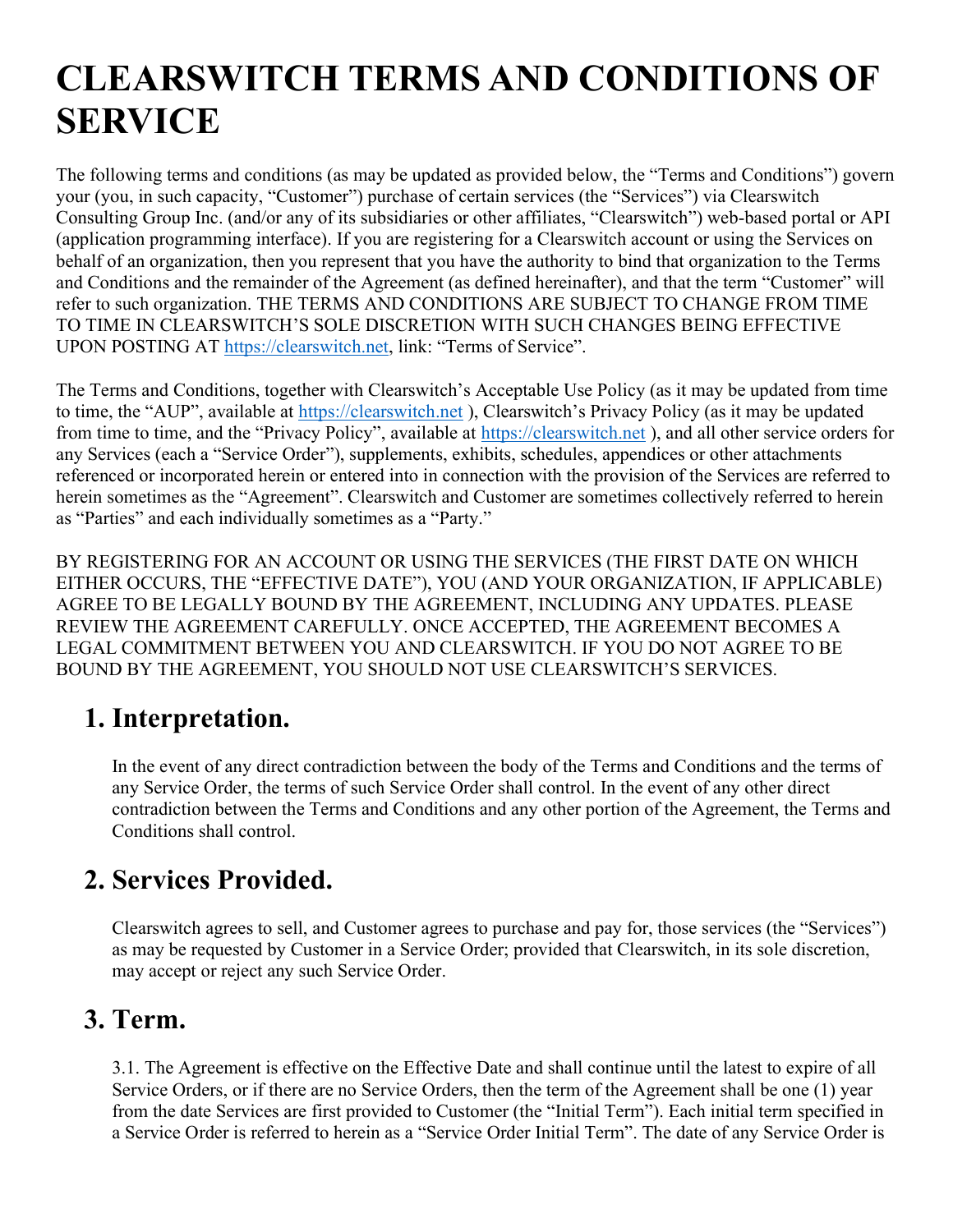referred to herein as the "Service Commencement Date" (unless another date is specified as the Service Commencement Date in such Service Order).

3.2. The Agreement renews automatically for successive twelve (12) month periods (each a "Renewal Term") at the expiration of the Initial Term, unless cancelled (a) by either Clearswitch at any time giving at least thirty (30) days' notice to Customer, (b) by Clearswitch immediately on notice to Customer in the event Customer or its affiliate is a competitor of Clearswitch as determined by Clearswitch in its sole discretion, or (c) by Customer giving at least ninety (90) days' notice to Clearswitch prior to the expiration of the later of (i) the then-current Initial Term or Renewal Term, as applicable, or (ii) the last to expire of any then-current Service Order Initial Terms.

### 4. Charges; Billing; Payment.

4.1. Pricing for Services will be provided on a per-product basis.

4.2. Commencing on the Service Commencement Date, Customer will pay the applicable charges for each Service as specified in the applicable Service Order. Customer is responsible for all Taxes (as defined in Section 5.1) associated with such charges, as well as any payphone, toll-free origination, SMS/MMS carrier fees, or other charges should they arise or be billed by any underlying carrier or provider (each a "Pass-Through Charge"); further, a Pass-Through Charge shall be separate from and not counted towards any minimum revenue commitment, as appliable. Monthly recurring charges ("MRCs") will be invoiced on a monthly basis in advance. Non-recurring charges will be invoiced in advance and are due prior to the Service Commencement Date. Customer shall maintain sufficient funds on deposit with Clearswitch to pay any charges when incurred (unless otherwise set forth in any Service Order, the "Due Date"), and Customer hereby authorizes Clearswitch to immediately deduct from such deposit the amount of any charges when incurred by Customer. If funds on deposit become at any point insufficient to all charges due and owing, then Customer shall immediately deposit an amount required to zero out such insufficiency with Clearswitch. Clearswitch reserves the right to suspend all Services in the event Customer has a negative balance on deposit with Clearswitch.

4.3. Any billing dispute or request for a billing adjustment by Customer must be made in good faith and in writing within fifteen (15) days of the invoice date. Any such request shall include detailed documentation to establish the basis for any adjustment. Customer agrees to pay the undisputed portion of the invoiced amount within the time frames set forth in Section 4.2 or a late payment charge equal to the lesser of 1.5% per month or the maximum amount allowable under applicable law on all outstanding past due amounts will be imposed. The Parties shall negotiate in good faith to resolve any billing dispute for a period of thirty (30) days. If the dispute is resolved in favor of Clearswitch, or if Parties fail to mutually resolve the dispute within such thirty (30) days, Customer shall pay the disputed amount previously withheld, within five (5) days following such resolution or failure to resolve, as applicable. If the dispute is resolved in Customer's favor, then any resulting amounts due to Customer shall be applied as a credit against a subsequent Customer invoice. Customer agrees to pay on demand all reasonable out-of-pocket costs of collection under the Agreement, including reasonable attorneys' fees, whether or not any action is instituted by Clearswitch in its discretion.

4.4. In the event charges due pursuant to any invoice are not paid in full by the Due Date, Clearswitch shall have the right to suspend all or any portion of the Services to Customer immediately until such time as Customer has paid in full all charges then due including any late fees or penalties.

4.5. Clearswitch may, upon written notice, impose a monthly credit limit based on information found in a credit report (the "Monthly Credit Limit"). If such Monthly Credit Limit is put in place, Customer may not use any Service or combination of Services if such usage will result in the recurring charges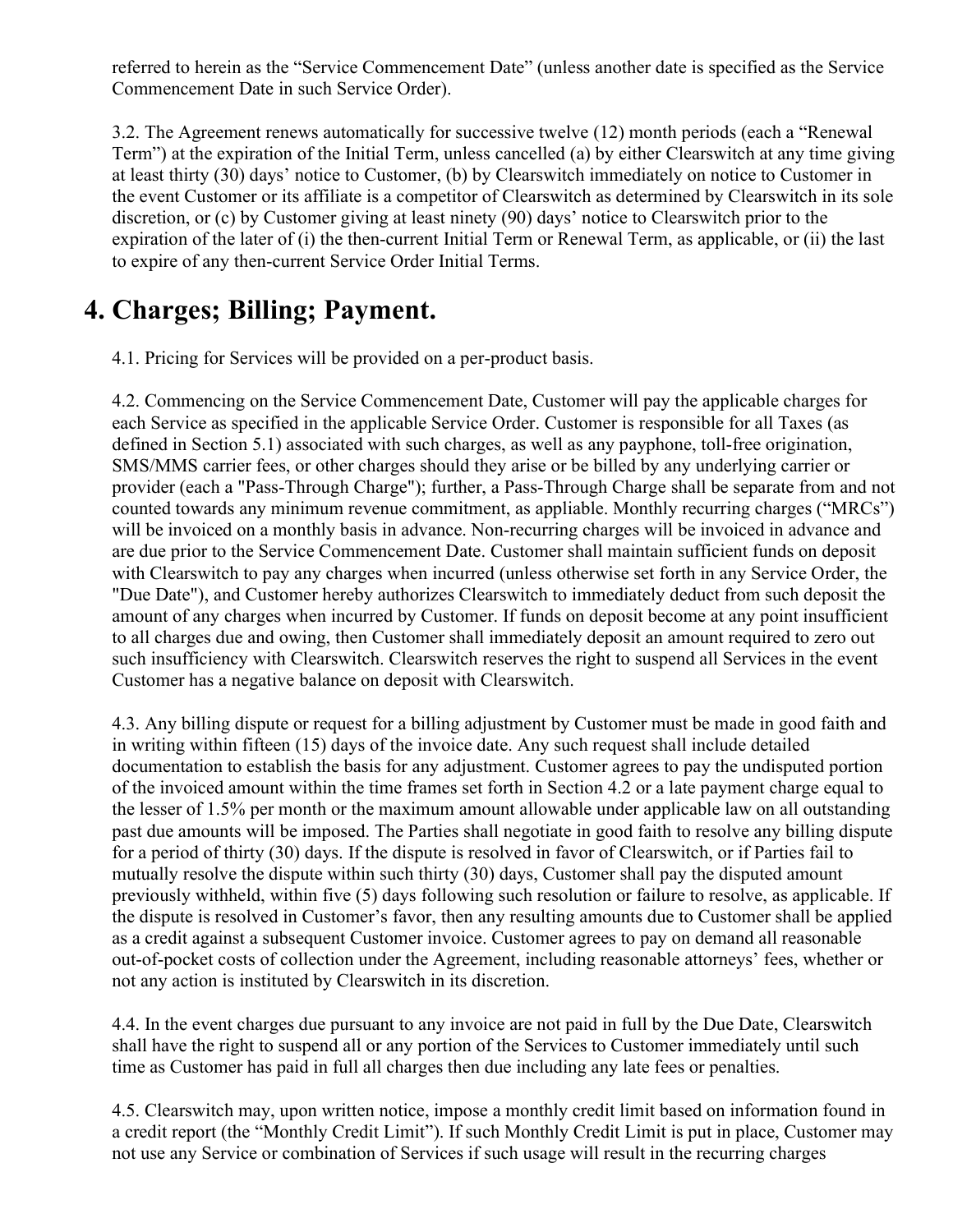applicable to such Service(s) in any month exceeding the Monthly Credit Limit. If Customer is delinquent in the payment of fees as set forth herein or if Customer's overall financial condition changes adversely (in Clearswitch's reasonable business judgment), Clearswitch reserves the right to require Customer to provide as security a cash deposit or letter of credit in an amount determined by Clearswitch in its sole discretion, and, in such event, Customer shall provide such security within ten (10) days following Clearswitch's written request therefor.

4.6. Clearswitch shall have the right to offset against any obligations owed to Customer any obligations owed by Customer for the provision and/or purchase of Services regardless of whether the obligation arose under this or any other current or future agreement or tariffed offering.

# 5. Taxes and Tariffs.

5.1. Customer shall be responsible for and pay any and all applicable foreign, national, provincial, state and local taxes, including without limitation, all use, sales, value added, surcharges, excise, franchise, property, commercial, gross receipts, license, privilege or other similar taxes, levies, surcharges, duties, fees, or other tax related surcharges, whether charged to or against the terminating party or the originating party, with respect to Customer's use of the Services ("Taxes").

5.2. Clearswitch reserves the right to require the submission of certifications of exemption from any Taxes from which Customer asserts itself to be exempt, along with any updated certifications required by Clearswitch, from time to time in Clearswitch's sole discretion, for any such asserted exemption to be implemented on any invoice. Notwithstanding Clearswitch's prior acceptance of any such certificate and in any case, Customer shall indemnify and hold Clearswitch harmless from and against all claims, expenses, liabilities, losses or other damages (including attorneys' fees and expenses) relating to any Taxes.

5.3. Customer shall be responsible and pay and any and all state and federal tariffs applicable to the Services.

#### 6. Termination and Termination Charges and Related Matters.

6.1. Clearswitch may terminate the Agreement, any Service, or both, immediately if Customer (a) fails to make any payment due under the Agreement, (b) fails to provide security or additional security within the timeframe, or (c) fails to promptly cure any fraudulent activity.

6.2. Either Party may terminate the Agreement, any Service Order, or both, immediately on notice, if the other (a) commits a material breach of the Agreement, which is capable of remedy, and fails to remedy the breach within the Remedy Period (as defined hereinafter), or (b) commits a material breach of the Agreement which cannot be remedied. Any termination of the Agreement or Service Order shall take effect upon delivery of written notice to the breaching party that it failed to cure such non-performance or breach. The "Remedy Period" means, in the case of Customer, ten (10) days, and in the case of Clearswitch, ninety (90) days.

6.3. Customer acknowledges that in the event of expiration or termination of the Agreement or any Service Order, Clearswitch has no obligation to continue to provide any Services to Customer. Customer further agrees that it will immediately effect an orderly and timely transition of services to another provider and/or route.

6.4. At any time when Customer's aggregate outstanding balance with Clearswitch is no more than \$2 USD (and Customer is not subject to any minimum commitment or other MRCs with Clearswitch),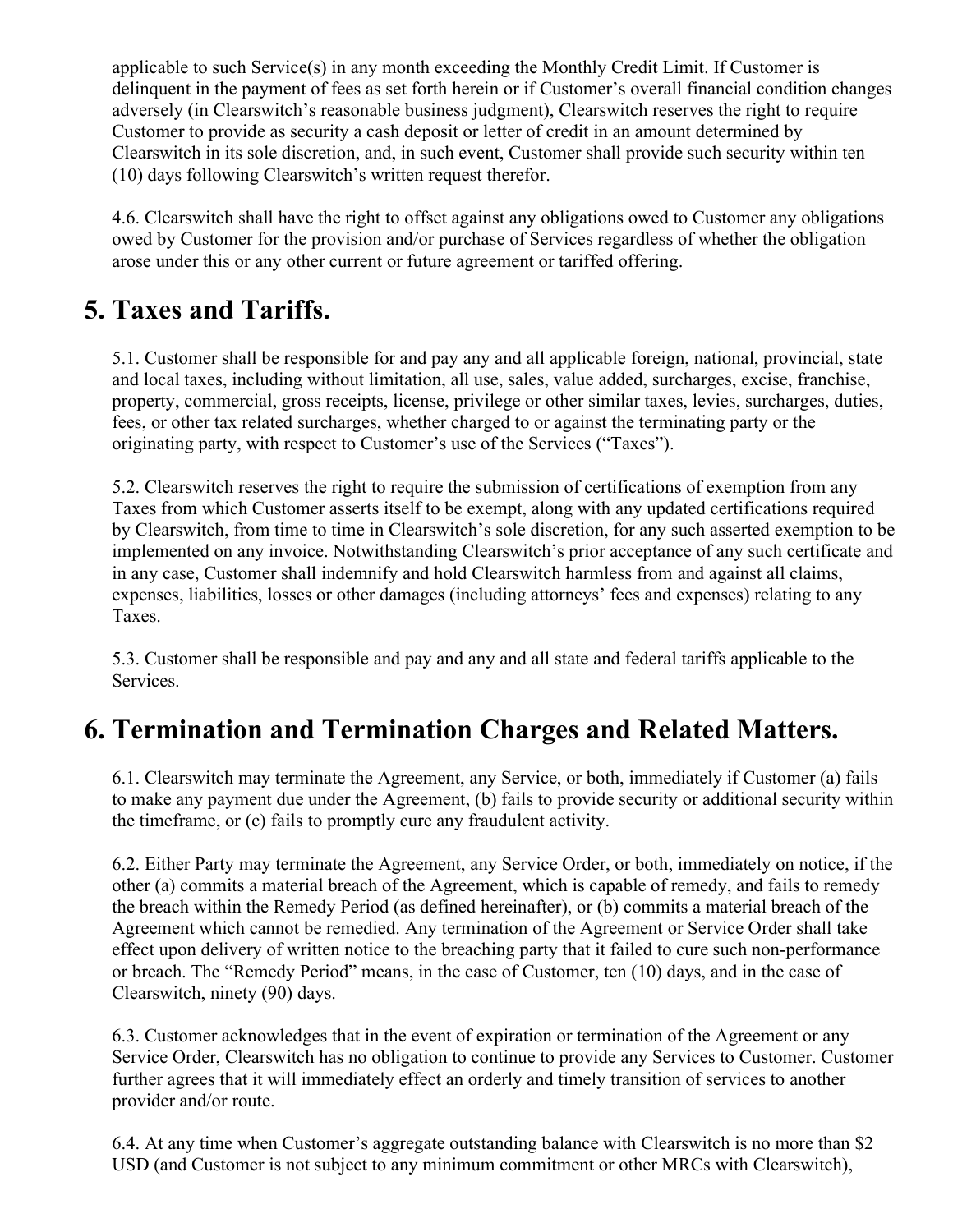Customer may deactivate Customer's account, and Clearswitch will suspend any access to the Services, as well as collection of any amounts owed, until such time as Customer reactivates Customer's account. The Term of the Agreement shall continue in accordance with the terms set forth herein and in any Service Orders during any such suspension.

6.5. From time to time, Clearswitch may, but is not obliged, to grant to Customer certain promotional, usage or other credits. If Customer does not use such credits within six months after such credits have been granted, Clearswitch reserves the right to withdraw such credits without any liability.

# 7. No Warranties and Limitation of Liability.

7.1. THE SERVICES ARE PROVIDED ON AN "AS IS" AND "AS AVAILABLE" BASIS, WITHOUT ANY WARRANTIES, EITHER EXPRESS OR IMPLIED OR STATUTORY, INCLUDING WITHOUT LIMITATION ANY IMPLIED WARRANTIES OF TITLE, MERCHANTABILITY, FITNESS FOR A PARTICULAR PURPOSE AND NON-INFRINGEMENT.

7.2. IN NO EVENT SHALL CLEARSWITCH, ITS SUBCONTRACTORS OR AGENTS BE LIABLE FOR ANY INDIRECT, INCIDENTAL, SPECIAL, CONSEQUENTIAL, PUNITIVE, RELIANCE, OR COVER DAMAGES, INCLUDING LOSS OF PROFITS, REVENUE, DATA, OR USE, INCURRED BY CUSTOMER OR ANY THIRD PARTY, INCLUDING ANY DAMAGES ARISING FROM ANY NEGLIGENT ACT OR INADVERTENT OMISSION, WHETHER IN CONTRACT, TORT OR UNDER LAW, EVEN IF SUCH PARTY HAS BEEN ADVISED OF THE POSSIBILITY OF SUCH DAMAGES. IN NO EVENT SHALL CLEARSWITCH BE LIABLE FOR DAMAGES IN AN AMOUNT IN EXCESS OF THE AMOUNT THAT CLEARSWITCH CHARGED OR WOULD HAVE CHARGED FOR SUCH SERVICES IN THE SIX MONTHS PRIOR TO WHEN THE CLAIMS FIRST AROSE OR \$10,000, WHICHEVER IS LESS.

7.3. IN NO CIRCUMSTANCES SHALL CLEARSWITCH, ITS SUBCONTRACTORS, VENDORS OR AGENTS BE LIABLE FOR ANY OF THE FOLLOWING, EVEN IF INFORMED OF THEIR POSSIBILITY AND REGARDLESS OF THE FORM OF ACTION, WHETHER IN CONTRACT, WARRANTY, STRICT LIABILITY OR TORT, INCLUDING, WITHOUT LIMITATION, NEGLIGENCE OF ANY KIND WHETHER ACTIVE OR PASSIVE: (A) THIRD PARTY CLAIMS AGAINST CUSTOMER FOR DAMAGES, (B) ANY DELAY, LOSS, DAMAGE OR SERVICE FAILURE ATTRIBUTABLE TO ANY SERVICE, PRODUCT OR ACTIONS OF ANY PERSON, INCLUDING BUT NOT LIMITED TO DELAY, LOSS, DAMAGE OR SERVICE FAILURE ATTRIBUTABLE TO COMPUTER VIRUSES, WORMS, COMPUTER SABOTAGE, 'DENIAL OF SERVICE' ATTACKS, DNS SPOOFING ATTACKS AND/OR OTHER HACKING ATTACKS OF A SIMILAR NATURE, OR (C) INTEROPERABILITY OF SPECIFIC CUSTOMER APPLICATIONS.

# 8. Force Majeure.

Clearswitch shall not be held responsible for any delay or failure in performance of any part of the Agreement to the extent such delay or failure is caused by: fire; flood; earthquake; the elements; lightning; explosion; war; act of terrorism; strike; embargo; labor dispute; utility curtailments; power failures; government requirement; civil or military authority; act of god or nature; inability to secure materials or transportation facilities; act or omission of carriers or suppliers (other than the parties themselves); acts or failures to act of any governmental authority; computer viruses or worms; 'denial of service' attacks, DNS spoofing attacks and/or other hacking attacks of a similar nature or any other causes beyond its reasonable control, whether or not similar to the foregoing.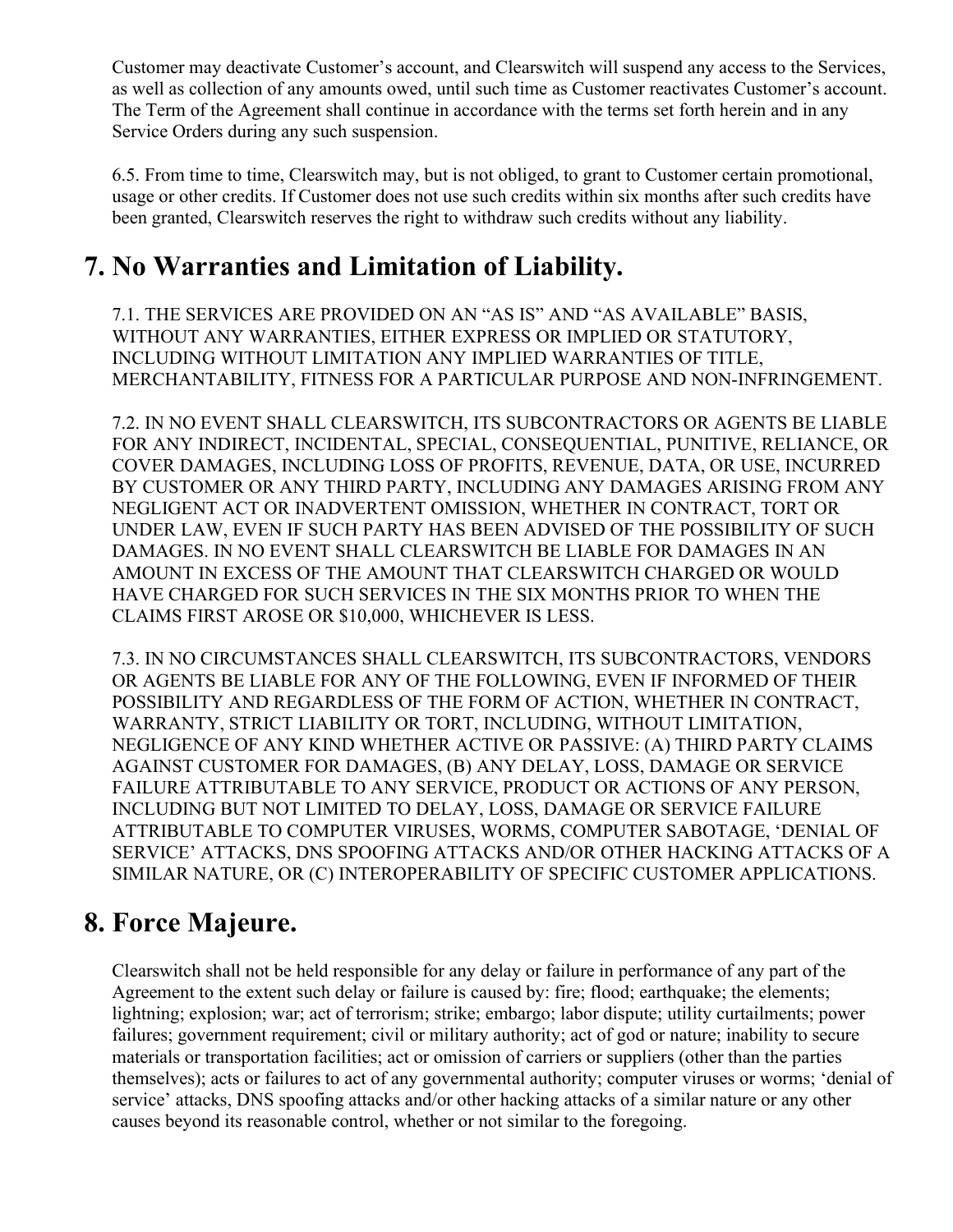### 9. Updates.

9.1. Clearswitch may, at its sole discretion and without liability, change or modify the features, protocols and functionalities of its portal, API, network, any interconnection point or any portion of any Service or modify or replace any hardware or software in its network or in equipment used to deliver any Service.

9.2. Clearswitch reserves the right to modify Clearswitch's network, system configurations or routing configurations.

# 10. Compliance with the AUP.

10.1. Customer shall comply with the AUP, and shall cause its customers and end users to comply with the AUP. Customer shall indemnify and hold Clearswitch harmless from and against all claims, expenses, liabilities, losses or other damages (including attorneys' fees and expenses) arising in favor of any person, firm or corporation relating to violation of the AUP. Clearswitch may cancel or suspend the provision of, or move to a different platform, the whole or any part of any Service which is determined to be a violation of, or no longer permitted under, any aspect of the AUP.

10.2. Clearswitch reserves the right, at its sole discretion, to monitor Customer's traffic patterns, and to determine if a Service is being used in violation of the AUP. Violation of the AUP may result in civil or criminal liability, and Clearswitch in its sole discretion, in addition to any remedy that it may have at law or in equity, may immediately terminate permission for Customer to use the Services, or any portion of the Services, and may charge Customer any applicable rates and cancellation or termination fees. In addition, Clearswitch may investigate incidents that are contrary to the AUP and provide requested information to third parties who have provided notice to Clearswitch stating that they have been harmed by Customer's failure to abide by the AUP or the rest of the Agreement. Clearswitch may bring legal action to enjoin violations and/or collect damages caused by any violation of any part of the AUP. Any violations or attempted violations of the AUP by Customer (or its customers or end users, or any third party on behalf of any of the foregoing) will constitute a violation of the AUP by Customer and a material breach of the Agreement. Clearswitch's failure to enforce this policy in every instance in which it might have application does not amount to a waiver of Clearswitch's rights.

#### 11. Other Terms.

11.1. Customer is solely responsible for ensuring that Customer possesses appropriate software and hardware and other technology to benefit from any portion of the purchased Services. Clearswitch shall be reasonably responsive in answering questions pertaining to what may constitute such appropriate software, hardware and/or other technology.

11.2. Customer is solely responsible for (a) content of information and communications transmitted using the Services, and (b) use and publication of communications and/or information using the Services. Customer understands and agrees that Clearswitch is only a conduit for the transmission of Customer and third-party information, and that Clearswitch neither initiates the transmission of information, selects the receivers of the transmission, nor selects nor modifies the information contained in the transmission.

11.3. Customer is solely responsible for complying with protocols specified by Clearswitch on its portal and Clearswitch shall have no liability for Customer's failure to so comply.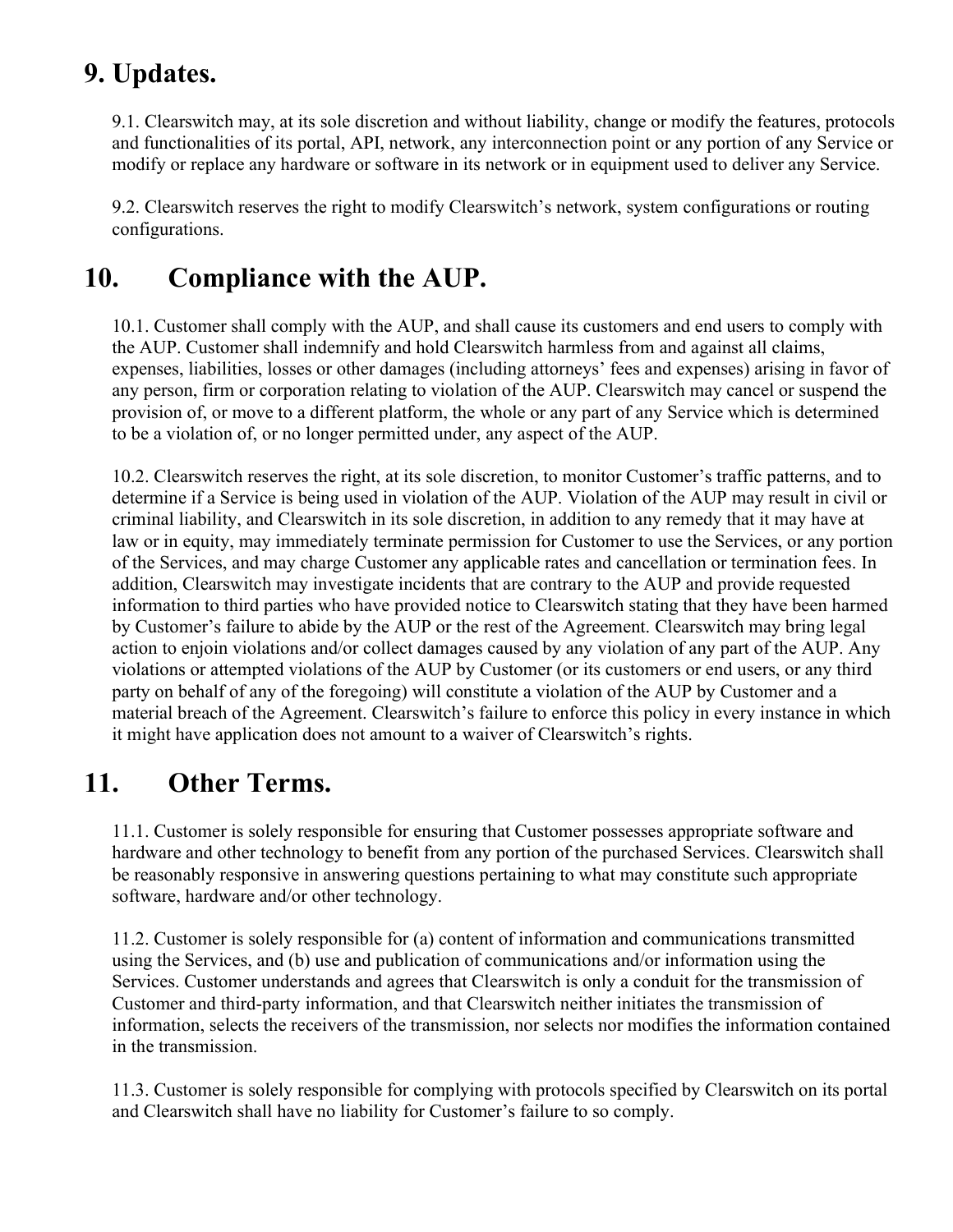11.4. Customer will ensure that neither the Customer nor any party with whom it does business will commence or implement any Local Number Portability (Port Out or Port In) process or authorization without the express, written consent of Clearswitch. Subject to applicable law, Customer shall pay all fees associated with any Port Out process in advance.

11.5. The Parties will mutually agree on the points of demarcation or interconnection for all Services, as and to the extent applicable.

11.6. Clearswitch shall not be liable for any inaccuracy in any data or records pulled from any database not maintained by Clearswitch, including, without limitation, the LERG (Local Exchange Routing Guide), CNAM (Caller ID Name) and the SCP (Service Control Point) or any other similar database for purposes of determining LRN (Location Routing Number).

11.7. Customer will have the sole responsibility to input, validate and maintain accurate information with respect to Customer's end users, customers and/or subscribers. Customer will furthermore be solely responsible for any and all support of and for Customer's end users, customers, and/or subscribers as it relates to the Services.

11.8. Customer acknowledges that, as between the Parties, Clearswitch is the sole owner of any intellectual property arising out of or related to the Services, and hereby assigns to Clearswitch any jointly-developed intellectual property developed by the Parties or, in the event that such assignment is unenforceable for any reason, hereby grants to Clearswitch a perpetual, universal, royalty-free, freely assignable and sublicensable license to use any such jointly developed intellectual property.

11.9. Customer hereby acknowledges that, because the provision of the Services may involve the interaction of various communications services, Clearswitch cannot guarantee the delivery, accuracy, content, availability or performance of the Services. Similarly, because Clearswitch cannot guarantee the content transmitted over the Services, the content may include unsolicited commercial text or email messages ("Unsolicited Content"). Customer hereby provides its express acknowledgement of and consent to the receipt of Unsolicited Content under the TCPA and other applicable consumer protection laws. Further, Customer will and will require its customers to obtain producible documentation sufficient to demonstrate that it has made a clear and conspicuous disclosure to any recipients of any message that such recipients may receive Unsolicited Content, and that such recipients have unambiguously consented to receive such message as required by the TCPA and other applicable consumer protection laws.

11.10. Customer hereby, on its behalf and on behalf of the End-Users (as defined hereinafter) (Customer, together with the End-Users, being referred to hereinafter as the "Appointing Parties", and each, an "Appointing Party"), hereby makes, constitutes and appoints Clearswitch, with full power of substitution and re-substitution, each Appointing Party's true and lawful attorney-in-fact for the Appointing Party and in the Appointing Party's name, place and stead and for the Appointing Party's use and/or benefit, to sign, execute, certify, acknowledge, swear to, file and record all agreements, certificates, instruments and other documents with or for the benefit of any third party as may be required to provide the Services, including, without limitation, any letters of authorization with respect to the porting of any telephone number(s). If Customer is not an End-User, Customer hereby covenants and agrees to obtain identical powers of attorney from each and every of its customers, and to the extent such customers of Customer are not End-Users, to cause such customers to (a) obtain identical powers of attorney from each and every of their customers, as well as (b) to cause such customers to covenant that they will include a covenant identical to this one in their contracts with such customers. Customer hereby represents and warrants that the powers of attorney granted by the Appointing Parties in this paragraph are enforceable in accordance with their terms, except to the extent as may be limited by applicable law or regulation. As used herein, the "End-Users" (each, an "End-User") means those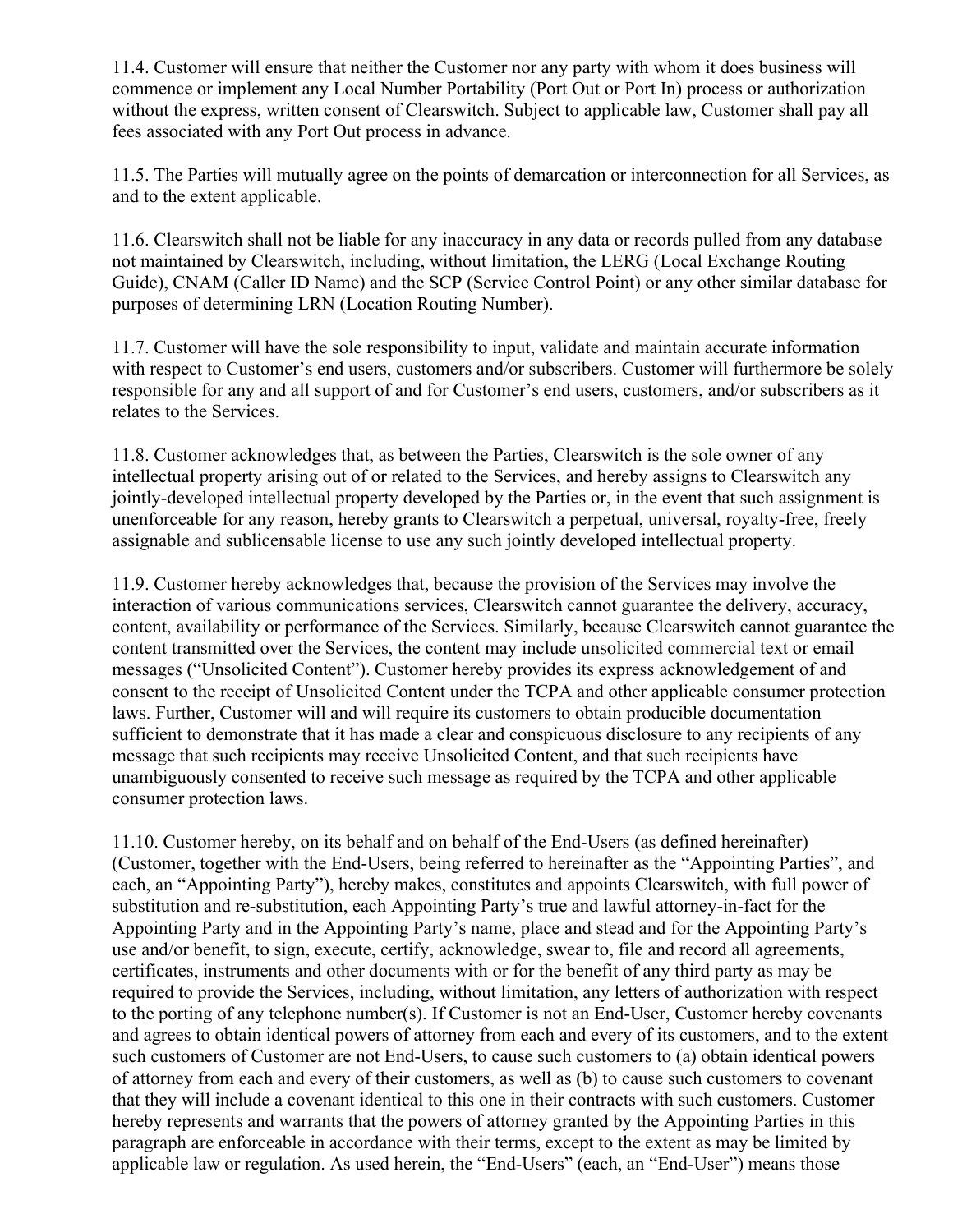natural persons and/or entities who ultimately use or are intended to ultimately use or benefit from the Services.

11.11. Customer agrees that when it is acting as an upstream provider originating traffic (hereinafter referred to as an "Originating Provider") or passing traffic through (hereinafter referred to as a "Transit Provider"), if it receives a request form a traceback administrator authorized by US Telecom's Traceback Group for information about suspicious robocalls that have been sent to a downstream provider (hereinafter referred to as a "Traceback Request"), Customer will promptly respond to the Traceback Request in good faith. Customer agrees that its response shall indicate if it is in the call path as the Originating Provider of the calls (i.e., Customer received the calls from Customer's End-User) or (ii) a Transit Provider (i.e., Customer received the calls from another voice provider). The response shall also identify the source of the calls. Customer agrees to share this information without requiring a subpoena or other formal demand or request.

11.12. If Customer resells Termination service to a telecom service provider, Customer agrees that, within three (3) months of Customer's execution of this Agreement, Customer will include the terms of Section 11.11 in its entirety in each of its agreements with its upstream providers.

11.13. Clearswitch may provide interstate/intrastate designations in certain CDR reports, however, such designation is for convenience only and Customer expressly releases Clearswitch from any liability associated with the use of such terms as terms of art and Clearswitch expressly disclaims any implied representations regarding such terms and designations.

# 12. Telephony Services.

This Section applies to telephony Services. All calls to the U.S. and Canada are billing in thirty second increments with a sixty second minimum. Clearswitch will make available to Customer reasonably requested DID and toll-free telephone numbers where Clearswitch has access to such numbers. A "Short Duration" call is a call that is six (6) seconds or less in duration (note that durations for Short Duration traffic are subject to change or may be different based on jurisdiction). Customers may not in any circumstances exchange "Short Duration/Dialer". If customers are found to be exchanging "Short Duration/Dialer" they will have their account terminated immediately.

# Messaging Services.

This Section applies in the event that Customer is purchasing messaging (SMS/MMS) Services.

13.1. Customer acknowledges and agrees that messages to or from Customer or Customer's end users, customers and/or subscribers may be blocked by carriers or other service providers for reasons known or unknown to Clearswitch; Clearswitch is under no obligation to investigate or remedy any such blockage for Customer or any of Customer's end users, customers or subscribers. Clearswitch and its vendors do not guarantee delivery, regardless of the reason, of any messages. Customer is responsible for maintaining continuous availability to receive messages from Clearswitch via IP connectivity.

13.2. The following applies only if Customer uses Short Codes (as defined hereinafter). A "Short Code" is a 5- or 6- digit number that represents either the originating or terminating end of an SMS conversation. Short Codes are associated with one or more Campaigns (as defined hereinafter). A "Campaign" is an SMS-based one-way or two-way conversation that a user "opts in" to receive; Campaigns are assigned to one or more Short Code(s). Clearswitch may, in its discretion, approve or reject any Campaign, and suspend any portion of the services pertaining to any rejected Campaign.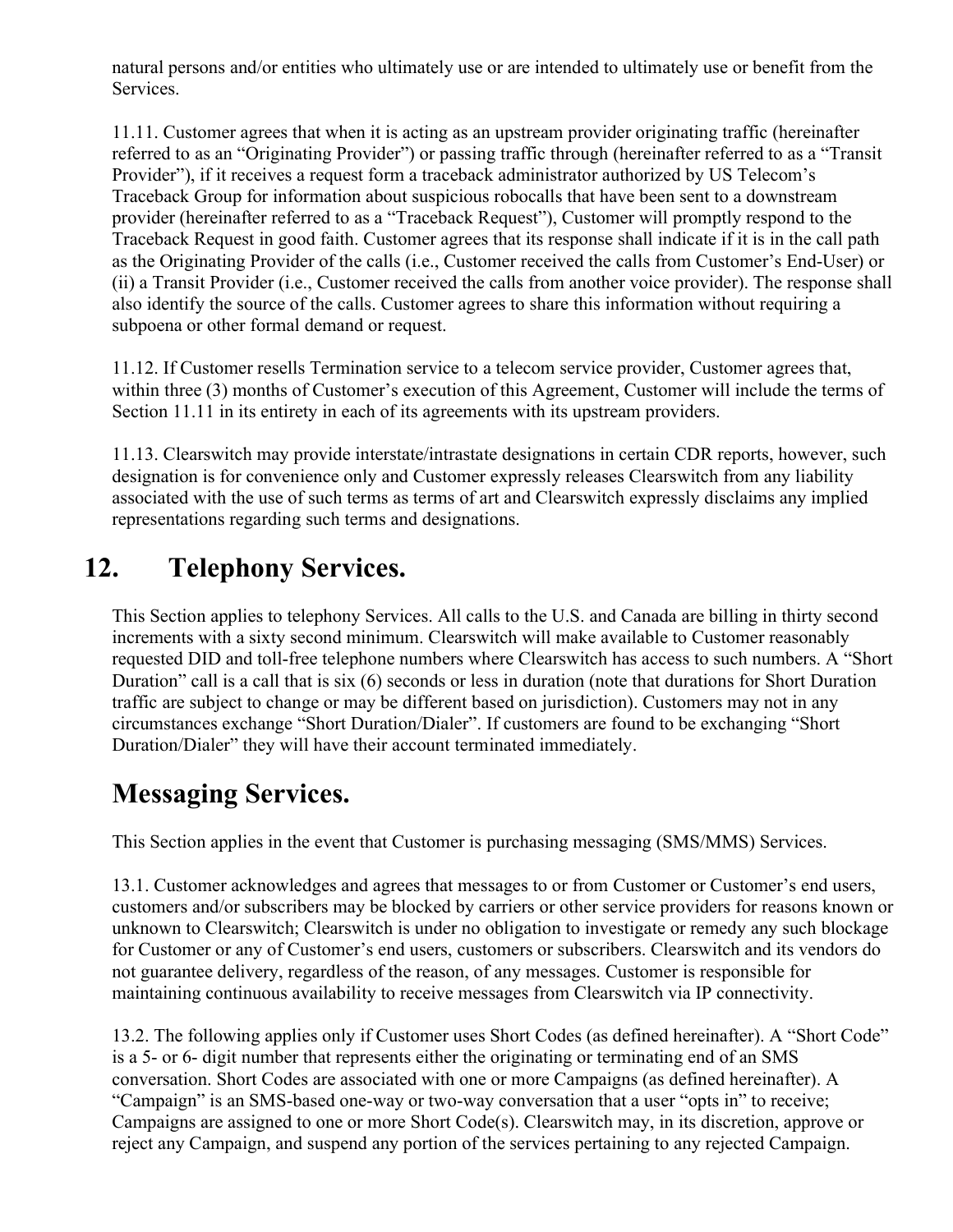13.3. Customer's use of SMS/MMS Services must comply with any applicable Messaging Principles (as defined below) and all applicable laws. Customer will be solely responsible for the evaluation and qualification of Customer's actual and prospective end users' use cases to ensure such use cases follow applicable Messaging Principles. Customer will be solely responsible for compliance by Customer (and by Customer's end users) with any applicable Messaging Principles applicable to any utilization of SMS by Customer, Customer's end users, or any other person or entity to which Customer provides any services utilizing SMS. Any SMS message that does not comply with the Messaging Principles and/or applicable laws constitutes a violation of the AUP. Clearswitch reserves the right to take any action necessary for Clearswitch to comply with any applicable Messaging Principles. "Messaging Principles" shall mean each of the following: (i) the messaging principles and best practices as promulgated by the Cellular Telecommunications Industry Association (CTIA) from time to time and (ii) any messaging principles and/or acceptable use policies of any applicable upstream vendor or provider of such services. In the event of any conflict between Messaging Principles and this Agreement, the terms of this Agreement shall be controlling.

#### 13. E911 Services.

This Section applies in the event that Customer is purchasing E911 Services.

#### 14.1. Certain Definitions.

"Automatic Number Identification" or "ANI" means the telephone number associated with the access line or its equivalent from which an E911 emergency services call originates.

"Automatic Location Identification" or "ALI" means the automatic display at the PSAP of the caller's telephone number, the address/location of the telephone and, in some cases, supplementary emergency services information.

"E911 Service" (also referred to as "E911" or "Enhanced 911 Service") means a telephone exchange communications service whereby a PSAP answers telephone calls placed by end users dialing the number 911.

"E911 Authority" means a municipality or other state or local government unit, or an authorized agent of one or more municipalities or other state or local government units to whom authority has been lawfully delegated to respond to public emergency telephone calls, at a minimum, for emergency police and fire services through the use of one telephone number, 911. For clarity, an E911 Authority may be an individual PSAP, or an entity responsible for the management and operation of multiple PSAPs within a given geographic area.

"NENA" means National Emergency Number Association.

"NENA Company ID" means the three to five (3 to 5) character identifier obtained by Customer from NENA (the National Emergency Number Association). The NENA Company ID allows the PSAP to identify the switching carrier for the caller, and to determine the 24 x 7 number of the entity for emergency contact needs.

"PSAP" means an answering location for E911 calls originating in a given area. The E911 Authority may designate a PSAP as primary or secondary, which refers to the order in which calls are directed for answering. Primary PSAPs answer calls; secondary PSAPs receive calls on a transfer basis. PSAPs are public safety agencies such as police, fire, emergency, medical, etc., or a common bureau serving a group of such entities.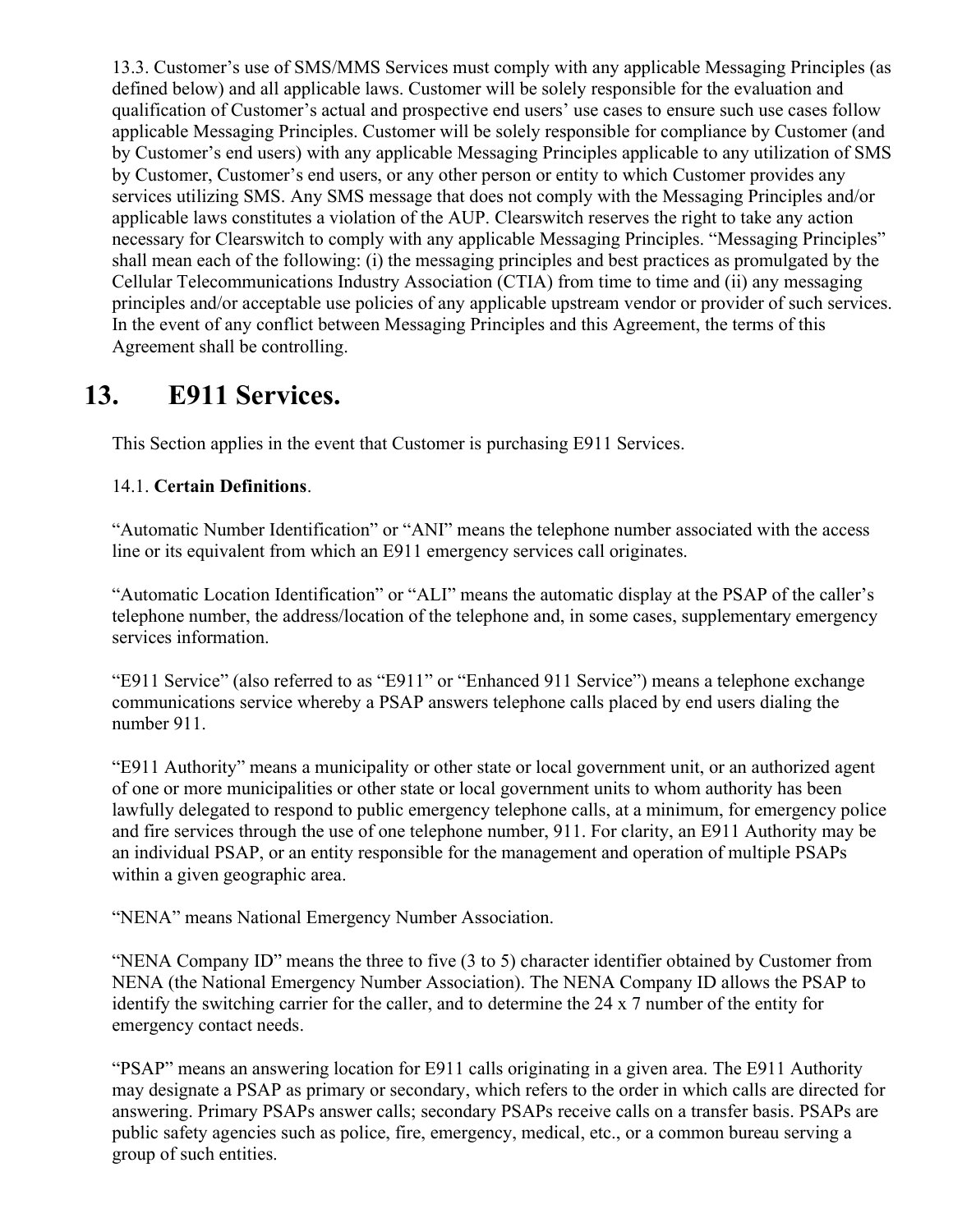14.2. Customer only will use E911 Services for Approved Uses (as defined hereinafter). "Approved Uses" means the provision of E911 Services to (i) end users who principally utilize such services at such end user's residence and occasionally at other locations, whether due to an end user's use of mobile devices in connection with such services or otherwise; (ii) end users that are enterprises that use either an on-site or hosted private branch exchange during customary business hours and should reasonably be expected to have reasonably customary 911 usage patterns due to the nature of such enterprise's business or operations; (iii) end users that operate non-emergency call center(s) that should reasonably be expected to have only occasional use of 911 due to the nature of such call center's business or operations (central station alarm and other similar call centers that direct calls to emergency services do not constitute "Approved Uses"); and (iv) end users that operate call center(s) that support the deaf and/or hard of hearing community, which are more commonly known as "relay services." For clarity with respect to clause (ii), enterprises that  $(X)$  use either an on-site or hosted private branch exchange but operate outside customary business hours, including, without limitation, assisted living facilities, nursing homes and other similar facilities, and to which clauses (iii) and/or (iv) above do not apply; or (Y) should not reasonably be expected to have reasonably customary 911 usage patterns due to the nature of such enterprise's business or operations do not constitute "Approved Uses".

14.3. Clearswitch will provide the PSAP only such name, address and telephone number information as Customer will provide to Clearswitch, and Clearswitch will only pass to the PSAP such information, including ALI and/or ANI data, as Customer's facilities, network or station equipment will make properly available to Clearswitch's network and equipment for transmission to the PSAP.

14.4. Customer must instruct end users not to block their telephone number on their handsets when calling 911. Customer will maintain a NENA Company ID and remain in good standing with NENA standards, including, but not limited to the requirement that Customer will have live technical assistance available on a 24-hour, 7 day a week basis, to permit any PSAP to contact Customer for information that may assist with call trace, hostage situations, investigation of prank calls, etc. For each telephone or DID (direct-inward-dial) number for which Customer desires Services, Customer must provide Clearswitch with a correct and valid emergency response address for that number. The address information provided must include sufficient information to enable emergency responders to locate the calling party and must comply with any multiline telephone system requirements applicable to Customer. For example, if applicable pursuant to any applicable multiline telephone system requirements, if the subscriber or end user's location is a multi-story building, Customer must provide floor and suite number in addition to address information. Customer is solely responsible to promptly update this information whenever necessary to reflect changes. Customer will provide ANI with every subscriber and/or end user call presented to Clearswitch for processing. Clearswitch will have no obligation to provide Services with respect to any subscriber or end user call that does not include ANI and will not be liable for any claims arising from any efforts undertaken by Clearswitch to provide Services under such circumstances.

14.5. Customer will inform any party using (or any party that might use) the Services of the difference between traditional 911 and VoIP 911 service in compliance with all applicable laws and/or other governmental requirements imposed or required by any governmental authority, including, without limitation, the FCC.

#### 14. Toll Free Services.

This Section applies in the event that Customer is purchasing Services with a toll-free traffic component (i.e., toll-free termination Services, toll-free origination Services, toll-free messaging services). Clearswitch shall act as the party responsible for managing and administering the account records in the Toll-free Service Management System Database (the "Responsible Organization"). Clearswitch's responsibilities as the Responsible Organization are limited to coordinating data entry, record changes,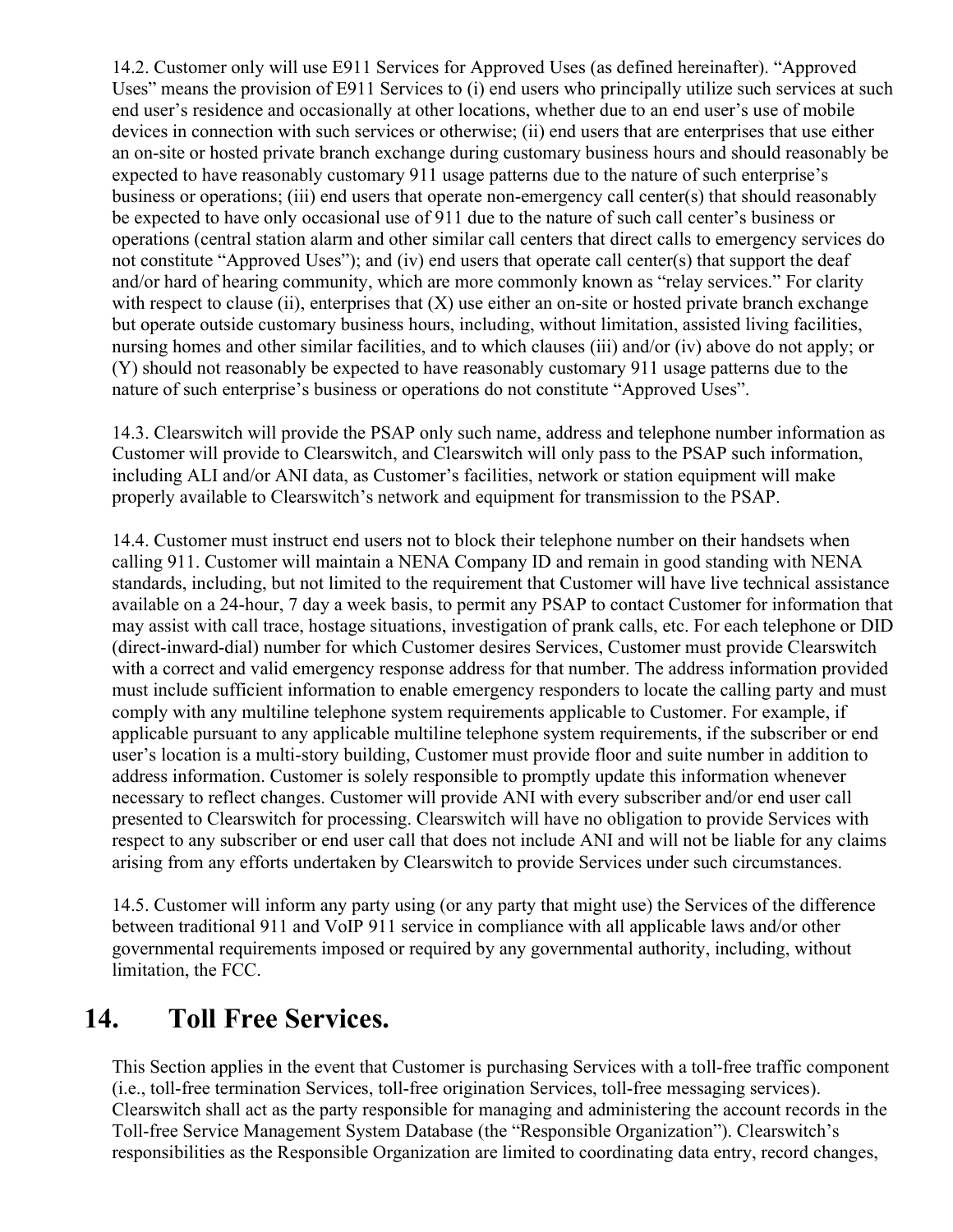trouble acceptance and troubleshooting referrals and clearances. Customer agrees, from time to time, to take such actions as may be reasonably requested by Clearswitch to ensure that Clearswitch is in compliance with all of its governmental and industry requirements in its capacity as the Responsible Organization. As the Responsible Organization, Clearswitch is limited in the number of toll-free reservations it may hold. Reservations are on a first-come, first-served basis. Clearswitch will not be responsible for any toll-free reservation unavailability as a result of Clearswitch being at capacity with respect to toll-free reservations. In addition to the terms set forth in the AUP, Customer is strictly prohibited from using toll-free Services for 911 or other emergency service communications. CUSTOMER SHALL INDEMNIFY AND HOLD HARMLESS CLEARSWITCH AGAINST ANY AND ALL CLAIMS, EXPENSES, LIABILITIES, LOSSES OR OTHER DAMAGES (INCLUDING ATTORNEYS' FEES AND EXPENSES) RESULTING FROM THE FAILURE OF CUSTOMER TO COMPLY WITH THIS PARAGRAPH.

#### 15. Database Services.

This Section applies in the event that Customer is purchasing LRN (Location Routing Number) or other database Services (i.e., Services relying on the LERG, CNAM and/or SCP, or similar databases). Customer hereby represents and warrants that (a) Customer shall access and/or use such Services solely for purposes of (i) routing, rating or billing telephone calls, or (ii) performing network maintenance in connection with the provision of telecommunications-related services; and (b) Customer has signed an NPAC (Number Portability Administration Center) user agreement for acceptable use of data in all regions. Notwithstanding anything to the contrary in the Agreement, in the event Clearswitch's agreement with NPAC is terminated for any reason, Clearswitch may terminate the Services by giving Customer written notice of such termination. Customer acknowledges and agrees that Customer does not have any right, title, or interest to any data contained within any database associated with the Services.

#### 16. Confidential Information.

17.1. For the purposes of the Agreement, "Confidential Information" means confidential or proprietary technical or business Information given by one Party ("Discloser") to the other Party ("Recipient") and identified in writing by the Discloser as Confidential Information in accordance with this Section. Confidential Information does not include information: (a) which was in the possession of the Recipient free of restriction prior to its receipt from the Discloser, (b) that is or becomes publicly known or available through no breach of the Agreement by the Recipient; (c) that is or becomes rightfully acquired by the Recipient free of restrictions on its disclosure; or (d) that is or becomes independently developed by personnel of the Recipient to whom the Discloser's Confidential Information had not been previously disclosed. Notwithstanding the foregoing, (i) nonpublic information regarding the Services, including, without limitation, unpublished pricing, shall constitute Clearswitch's Confidential Information and (ii) the identity and/or intellectual property of Customer's customers and/or any end user shall not constitute Confidential Information.

17.2. For a period of five (5) years from the receipt of Confidential Information from the Discloser, except as otherwise specified in the Agreement or by agreement of the Discloser, the Recipient agrees: (a) to use it only for the purpose of performing under the Agreement, and (b) to hold it in confidence and disclose it to no one other than its employees having a need to know for the purpose of performing under the Agreement.

17.3. This Section 17 supersedes any prior non-disclosure or confidentiality agreement or any agreement containing such terms between the Parties. Notwithstanding the foregoing, any non-disclosure or confidentiality agreement entered into by the Parties in advance of the Agreement will remain effective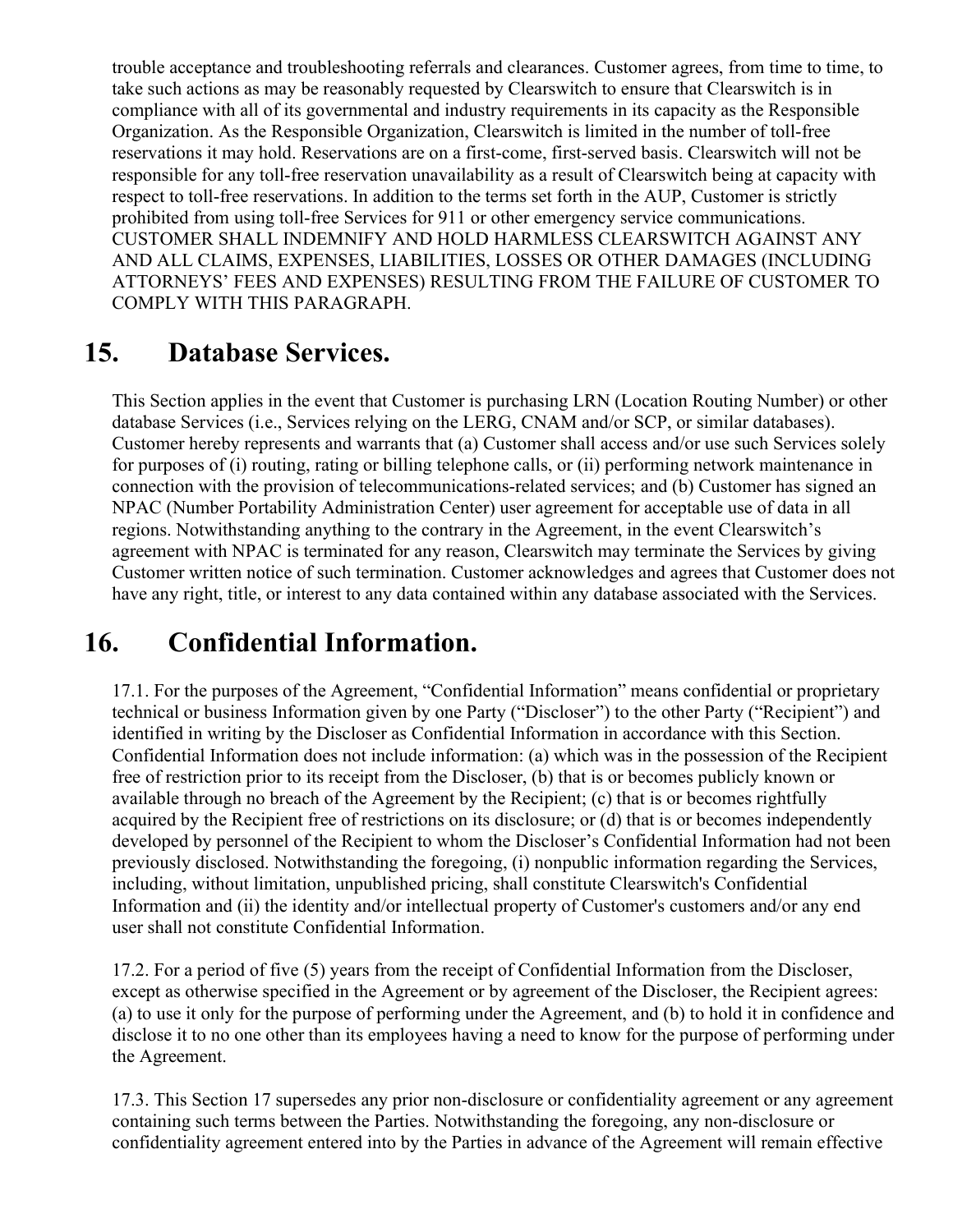according to its terms with respect to any information exchanged by the Parties prior to the Effective Date.

17.4. Notwithstanding the foregoing Sections 17.1 - 17.3, nothing herein limits (i) Clearswitch's ability to comply with any governmental requirement or request, including, without limitation, responding to any subpoenas, or (ii) Clearswitch's ability to use Customer account detail and other information to improve the Service or develop new services.

#### 17. General.

18.1. The Agreement shall be exclusively governed by the laws of the State of Illinois, without regard to its conflicts of laws principles.

18.2. Any dispute arising out of the Agreement that cannot be resolved between the parties, must be submitted to binding arbitration in Chicago, Illinois, USA in accordance with the rules established by the American Arbitration Association ("AAA"). The decision of a sole arbitrator shall be binding on all parties. Either Party may initiate arbitration by providing written demand for arbitration, a copy of the Agreement and the administrative fee required by the AAA Rules to the AAA located in Chicago, Illinois. A copy of the notice shall also be provided to the other Party. The remaining cost of the arbitration, including the fees and expenses of the arbitrator, shall be shared equally by the Parties unless the arbitrator's award provides otherwise.

18.3. Except for claims for indemnification, no action or proceeding against Clearswitch will be commenced more than one (1) year after the Service which is the basis for the action or proceeding is rendered, and each party acknowledges that this limitation constitutes an express waiver by it of any rights under any applicable statute of limitations which would otherwise afford additional time.

18.4. All notifications, requests, demands and other communications required or permitted under the Agreement ("Notices") will be in writing and addressed to, in the case of Clearswitch, the recipient Party at the address(es) specified below or, in the case of Customer, to an address (including an email address) associated with Customer's account with Clearswitch. If to Clearswitch:

> c/o Clearswitch Consulting Group Inc. 328 Commissioners Rd W, Suite 1007 London, Ontario N6J 1Y3 CANADA Email: hello@clearswitch.net

18.5. Nothing contained herein shall constitute this arrangement to be a joint venture or a partnership between Clearswitch and Customer. Neither Party has any authority to enter into agreements of any kind on behalf of the other Party. Clearswitch has no relationship with or obligation to any of Customer's end users, customers, subscribers, or any other person or entity to which Customer provides any services (including any Services), none of whom is a third-party beneficiary of the Agreement or any portion hereof.

18.6. Customer may not assign its rights or obligations under the Agreement without the prior written consent of Clearswitch. Any transaction or series of transactions which will result in the individual(s) and/or entities that held or controlled Customer prior to such transaction and/or series of transactions ceasing to hold or control at least 50% of Customer shall be deemed an assignment for purposes of the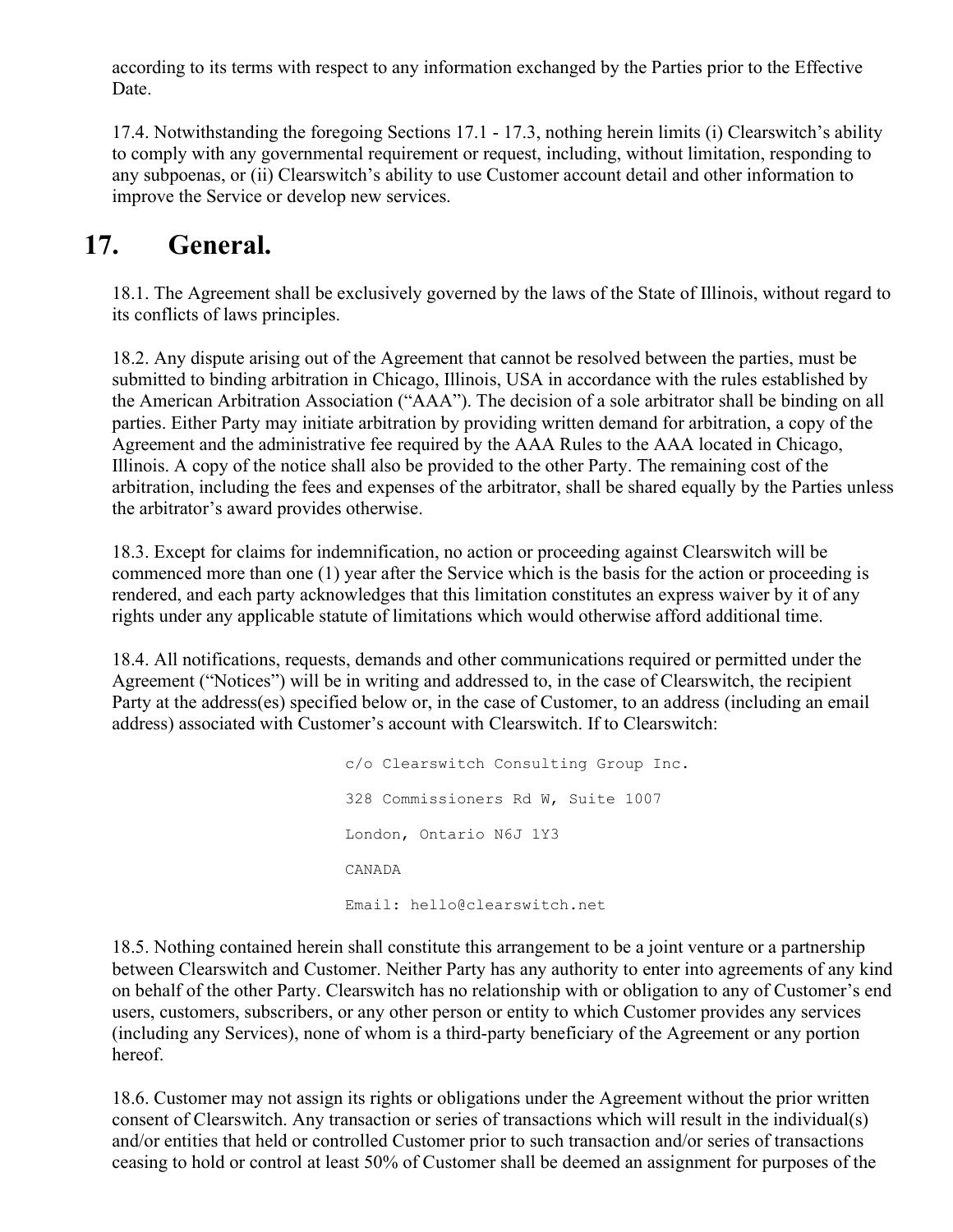first sentence of this Section 18.6. Clearswitch may freely assign its rights and/or obligations or any portion of them to any affiliate or third party.

18.7. Notwithstanding anything to the contrary, Customer agrees that Clearswitch may use and process data, information, and content (including personal data) (such data, information, and content, "Content") provided by Customer in connection with the Agreement or the Services contemplated herein, consistent with applicable law and regulation. Purposes for such usage and processing including, but not limited to, operating, analyzing, and improving the Services, promoting the Services, or developing new technologies and services for Clearswitch are each deemed to be in connection with the Agreement and the Services contemplated herein. Customer confirms that it has obtained all necessary consents to such processing and usage from the data subjects concerned.

18.8. Neither Party will publish or use any advertising, sales promotions, press releases or other publicity which uses the name, logo, trademarks or service marks of the other without the prior written approval of the other; provided that, notwithstanding anything to the contrary set forth herein, Clearswitch may publicly disclose that Customer is a customer of Clearswitch and the nature of Customer's use case for the Services, including, without limitation, the identity and intellectual property of Customer's customers and/or end users, and may use Customer's logo to so identify Customer, including on Clearswitch's website.

18.9. If any provision of the Agreement is held to be invalid or unenforceable, the remainder of the Agreement will remain in full force and effect, and such provision will be deemed to be amended to the minimum extent necessary to render it enforceable.

18.10. Termination of the Agreement shall not affect either Party's accrued rights or obligations under the Agreement as they exist at the time of termination, or any rights or obligations that either expressly or by implication continue after the Agreement has ended.

18.11. A waiver by Clearswitch of any term or condition of this Agreement in any instance shall not be deemed or construed as a waiver of such term or condition in the future. No waiver by Clearswitch of any breach of this Agreement shall be considered valid unless in writing. The failure or delay of Clearswitch in exercising any of its rights under this Agreement shall not constitute a waiver of Clearswitch's rights.

18.12. Except as may otherwise be provided herein, the assertion by a Party of any right or the obtaining of any remedy hereunder shall not preclude such Party from asserting or obtaining any other right or remedy, at law or in equity, hereunder.

18.13. The Agreement may be executed by facsimile and/or other electronic signature and may be executed in one or more counterparts, each of which counterparts shall be deemed an original, but all of which together shall constitute one, and the same, agreement.

18.14. Customer expressly requests to receive information via phone call, SMS/text message and/or email, even if Customer is listed on any internal state or federal Do-Not-Call Registry list. Consent is not a requirement to purchasing Services; Customer may opt-out by replying "STOP" to any message received and may request additional assistance by replying "HELP". Customer may receive up to 10 messages per month. Message and data rates may apply.

18.15. The parties waive any right to assert any claims against the other party as a representative or member in any class or representative action, except where such waiver is prohibited by law or deemed by a court of law to be against public policy. To the extent either party is permitted by law or court of law to proceed with a class or representative action against the other, the parties agree that: (i) the